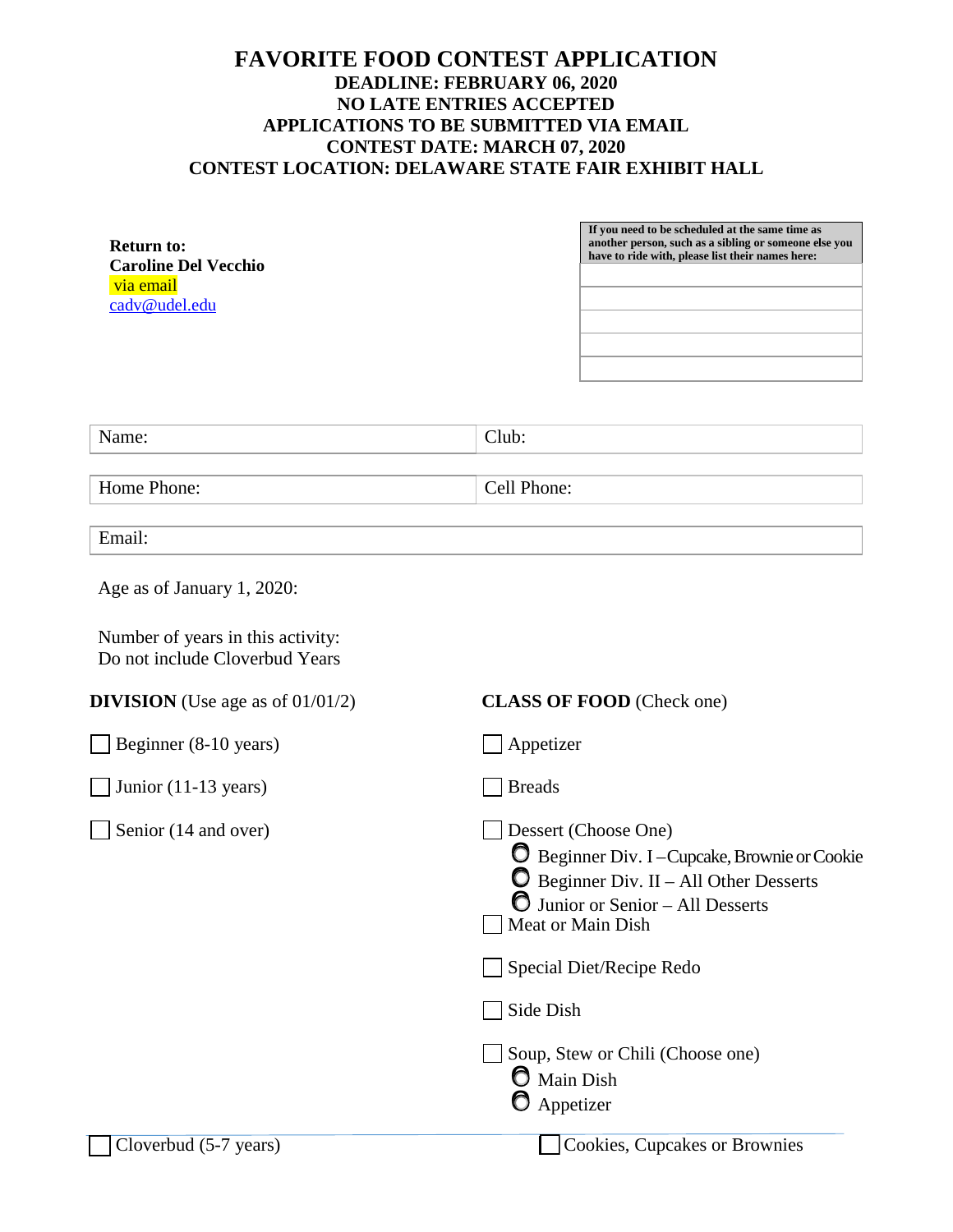Recipe Title:

### **RETURN THIS WITH YOUR ENTRY FORM BE SURE TO KEEP A COPY FOR YOURSELF**

#### **MEAL PLAN (Menus are not required for Cloverbuds)**

Please fill in the information below carefully, neatly and accurately. This sheet will be given to the judge. Please type. **BE SURE TO PROOFREAD AFTER TYPING!** 

**MEAL PLAN:** Beginners & Juniors: Plan for one meal using recipe.

Senior: Meal plan for full day using recipe in one meal.